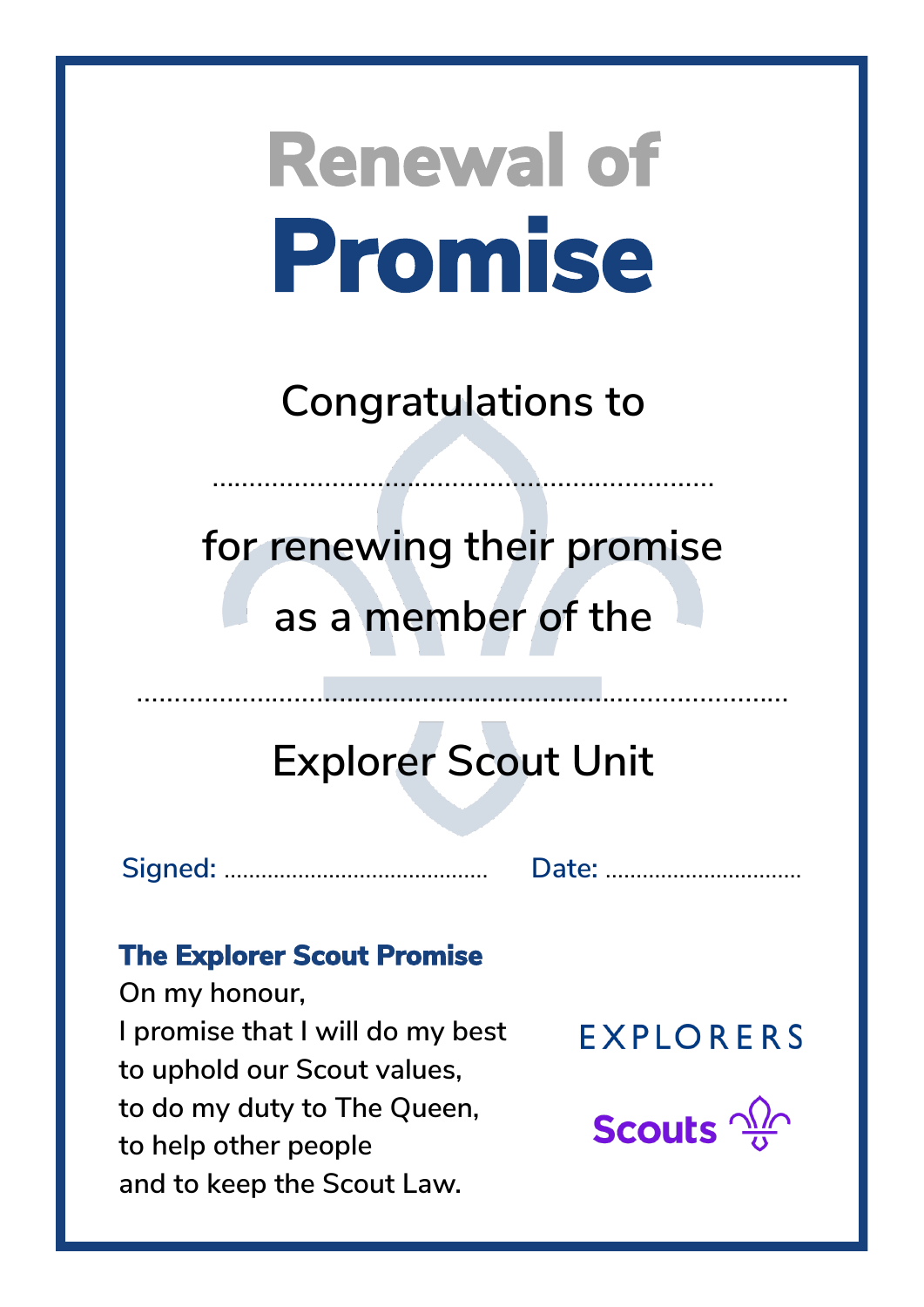**Congratulations to**

……………………………………………….…………

**for renewing their promise as a member of the**

## **Explorer Scout Unit**

……………………………………...……………………………………

**Signed:** ……………...……………………. **Date:** …………………....…….

### **The Explorer Scout Promise**

**On my honour, I promise that I will do my best to do my duty to God and to The Queen, to help other people and to keep the Scout Law.**

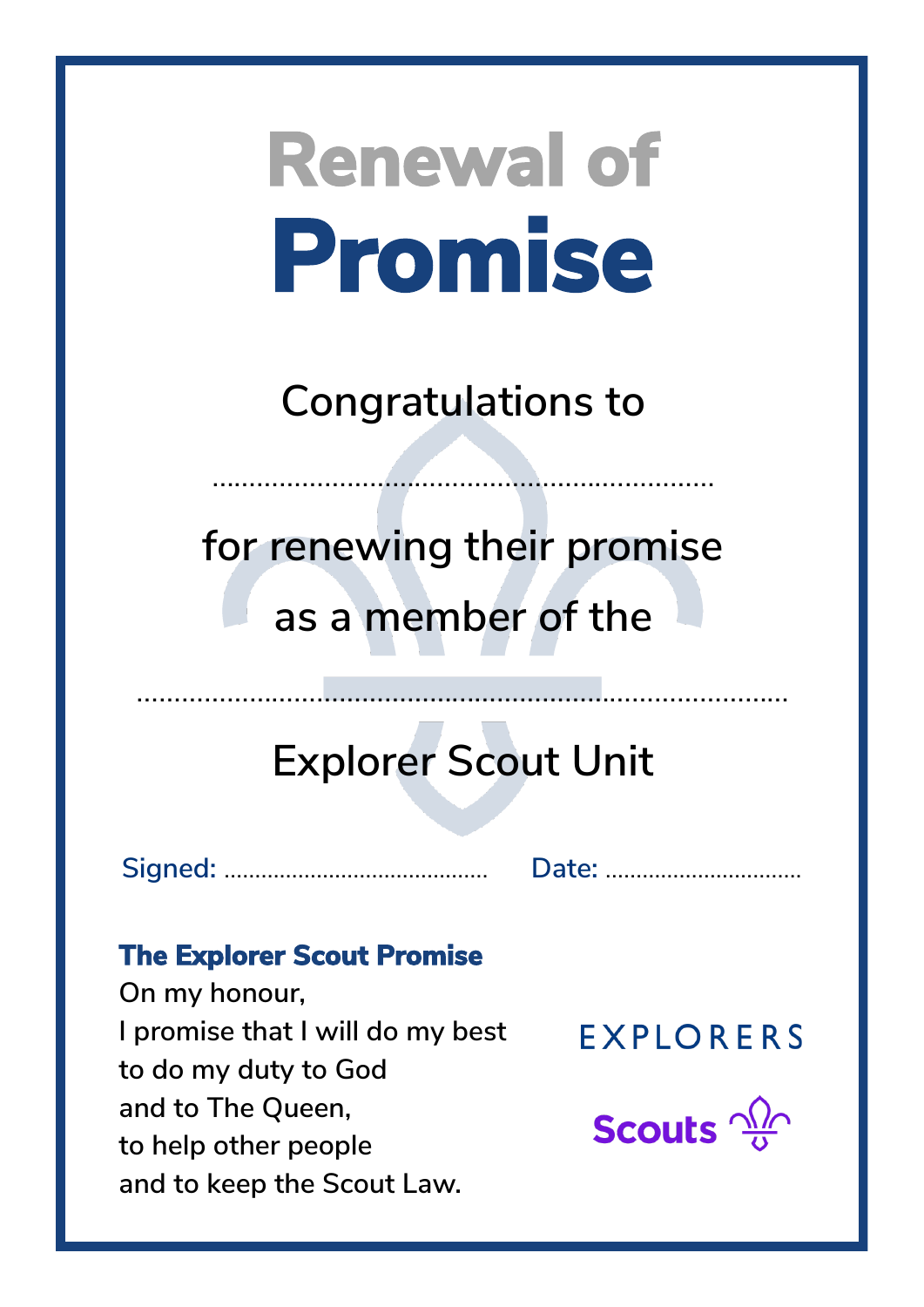**Congratulations to**

……………………………………………….…………

**for renewing their promise as a member of the**

## **Explorer Scout Unit**

……………………………………...……………………………………

**Signed:** ……………...……………………. **Date:** …………………....…….

### **The Explorer Scout Promise**

**On my honour, I promise that I will do my best to do my duty to Allah and to The Queen, to help other people and to keep the Scout Law.**

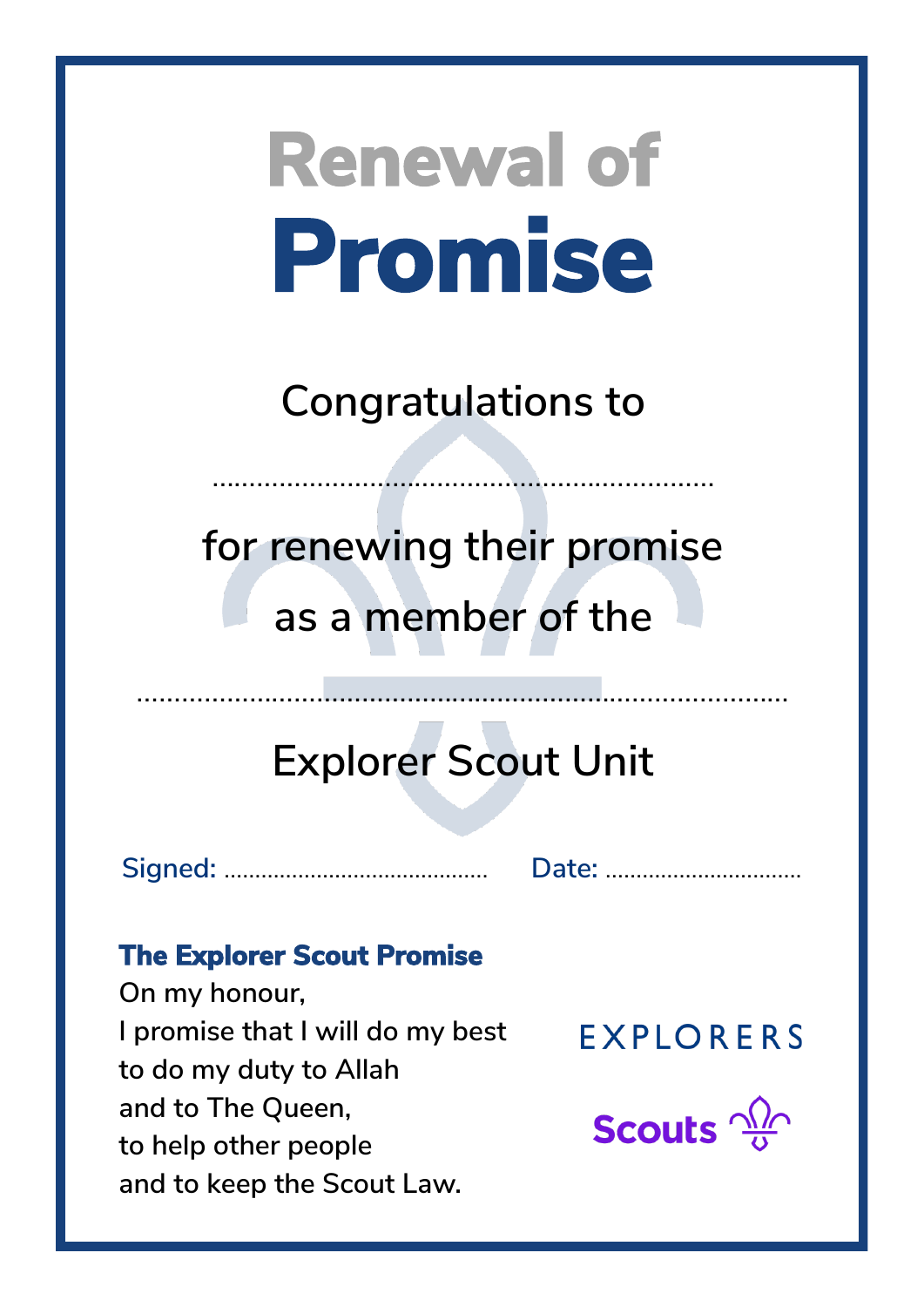**Congratulations to**

……………………………………………….…………

**for renewing their promise as a member of the**

## **Explorer Scout Unit**

**Signed:** ……………...……………………. **Date:** …………………....…….

#### **The Explorer Scout Promise**

**In the name of Allah, the most beneficent and the most merciful, I promise that I will do my best to do my duty to Allah and to The Queen, to help other people and to keep the Scout Law.**

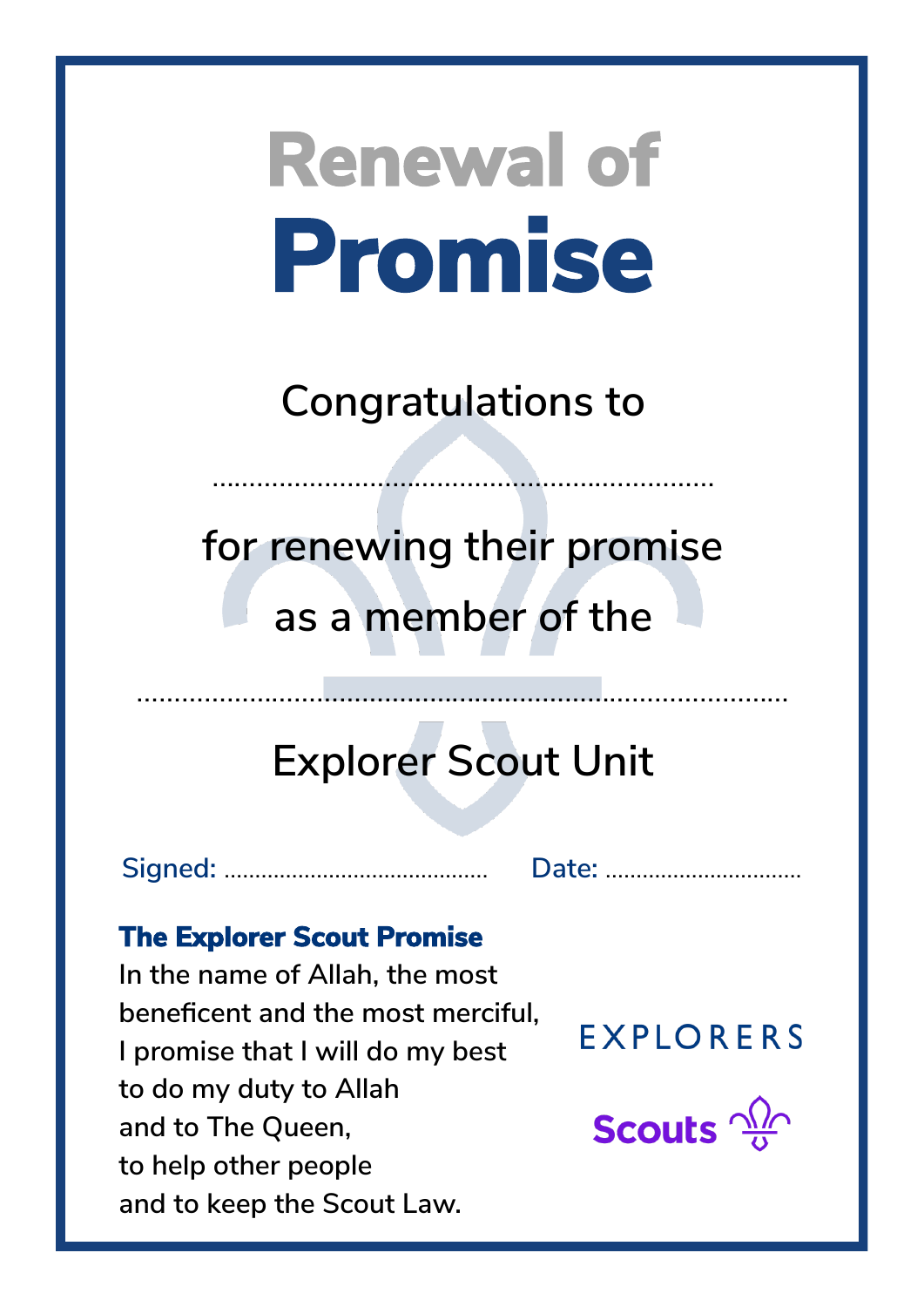**Congratulations to**

……………………………………………….…………

**for renewing their promise as a member of the**

## **Explorer Scout Unit**

……………………………………...……………………………………

**Signed:** ……………...……………………. **Date:** …………………....…….

### **The Explorer Scout Promise**

**On my honour, I promise that I will do my best to do my duty to Waheguru and to The Queen, to help other people and to keep the Scout Law.**

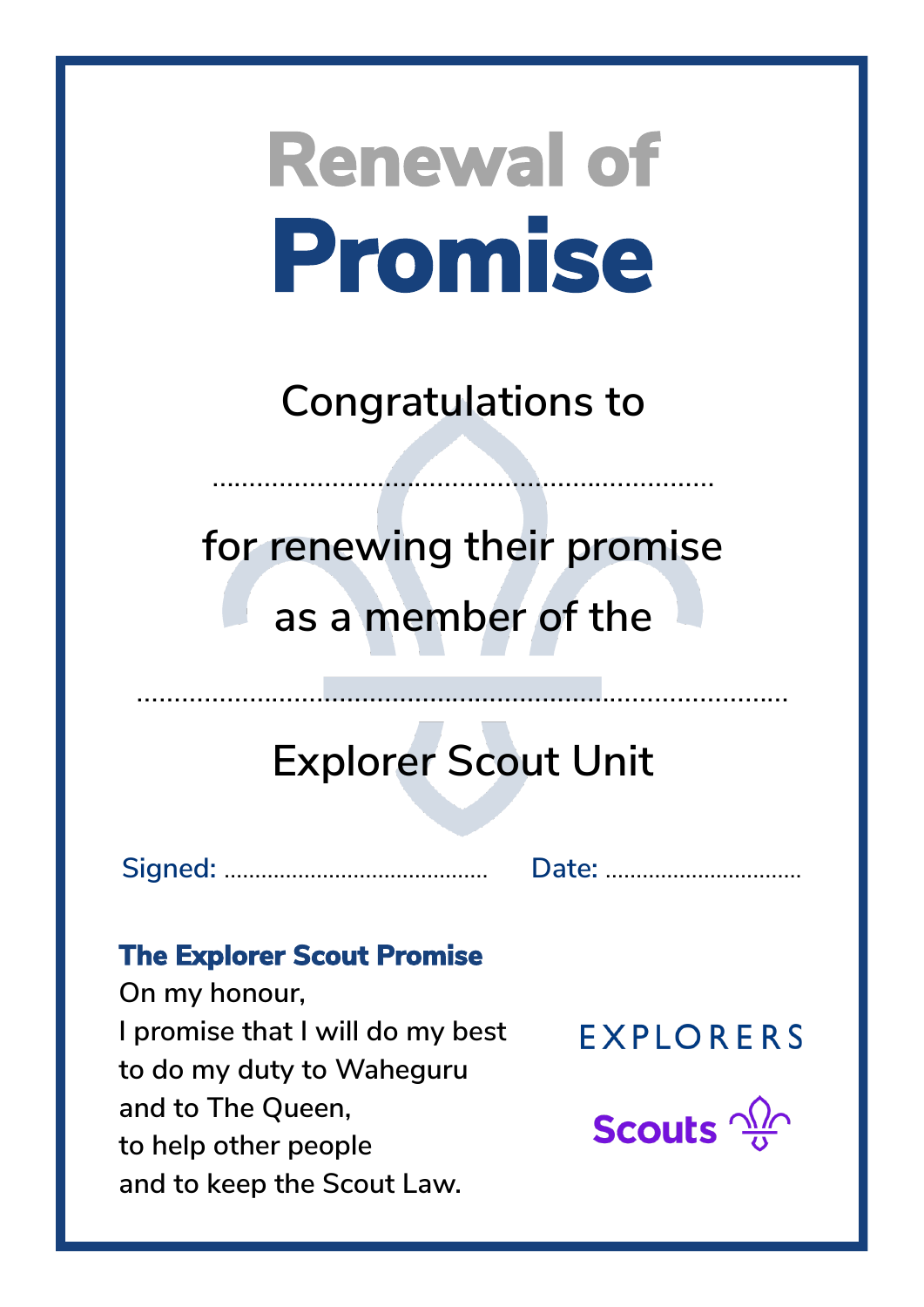**Congratulations to**

……………………………………………….…………

**for renewing their promise as a member of the**

## **Explorer Scout Unit**

……………………………………...……………………………………

**Signed:** ……………...……………………. **Date:** …………………....…….

### **The Explorer Scout Promise**

**On my honour, I promise that I will do my best to do my duty to my dharma and to The Queen, to help other people and to keep the Scout Law.**